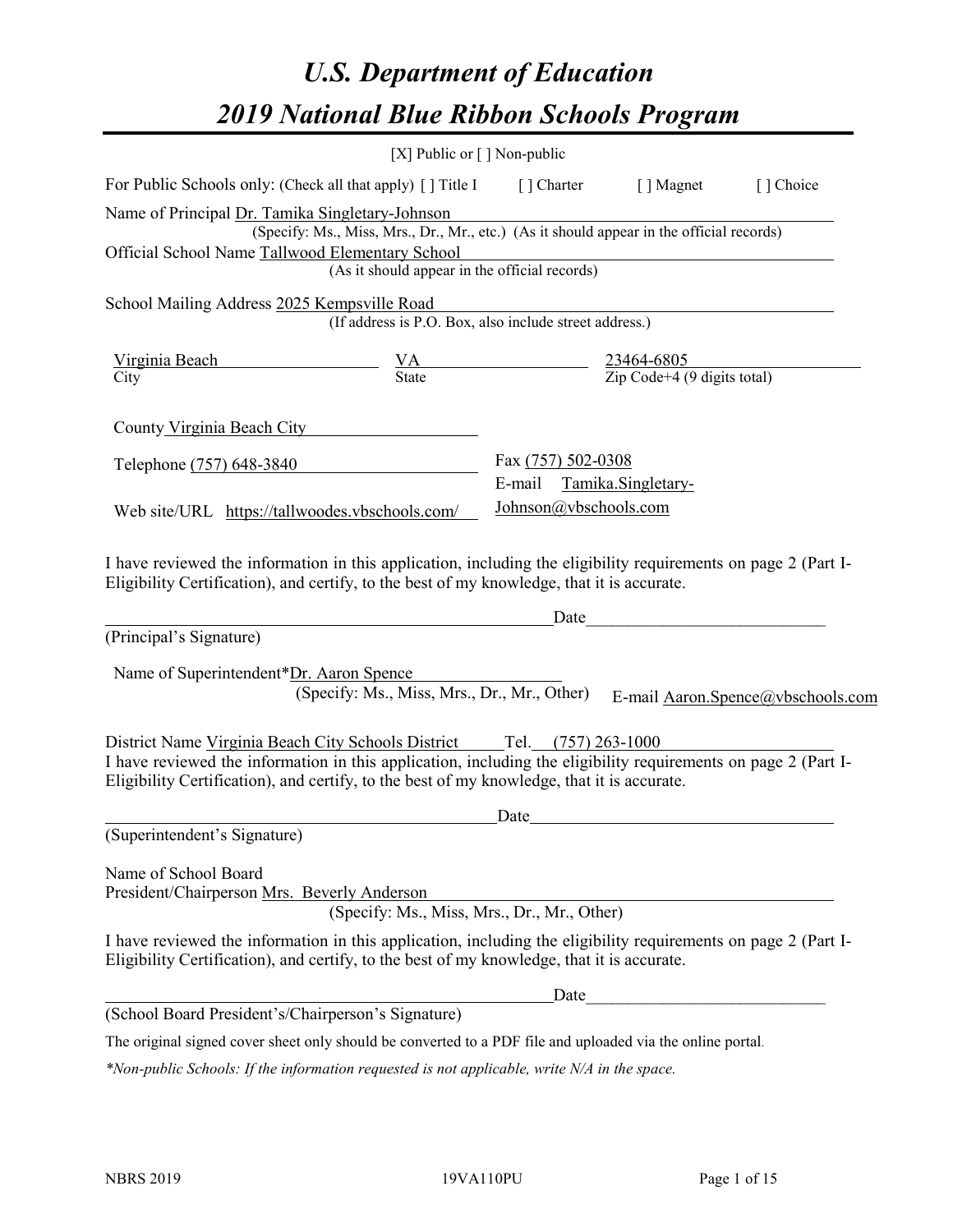The signatures on the first page of this application (cover page) certify that each of the statements below, concerning the school's eligibility and compliance with U.S. Department of Education and National Blue Ribbon Schools requirements, are true and correct.

1. All nominated public schools must meet the state's performance targets in reading (or English language arts) and mathematics and other academic indicators (i.e., attendance rate and graduation rate), for the all students group, including having participation rates of at least 95 percent using the most recent accountability results available for nomination.

2. To meet final eligibility, all nominated public schools must be certified by states prior to September 2019 in order to meet all eligibility requirements. Any status appeals must be resolved at least two weeks before the awards ceremony for the school to receive the award.

3. The school configuration includes one or more of grades K-12. Schools on the same campus with one principal, even a K-12 school, must apply as an entire school.

4. The school has been in existence for five full years, that is, from at least September 2013 and each tested grade must have been part of the school for the past three years.

5. The nominated school has not received the National Blue Ribbon Schools award in the past five years: 2014, 2015, 2016, 2017, or 2018.

6. The nominated school has no history of testing irregularities, nor have charges of irregularities been brought against the school at the time of nomination. If irregularities are later discovered and proven by the state, the U.S. Department of Education reserves the right to disqualify a school's application and/or rescind a school's award.

7. The nominated school has not been identified by the state as "persistently dangerous" within the last two years.

8. The nominated school or district is not refusing Office of Civil Rights (OCR) access to information necessary to investigate a civil rights complaint or to conduct a district-wide compliance review.

9. The OCR has not issued a violation letter of findings to the school district concluding that the nominated school or the district as a whole has violated one or more of the civil rights statutes. A violation letter of findings will not be considered outstanding if OCR has accepted a corrective action plan from the district to remedy the violation.

10. The U.S. Department of Justice does not have a pending suit alleging that the nominated school or the school district, as a whole, has violated one or more of the civil rights statutes or the Constitution's equal protection clause.

11. There are no findings of violations of the Individuals with Disabilities Education Act in a U.S. Department of Education monitoring report that apply to the school or school district in question; or if there are such findings, the state or district has corrected, or agreed to correct, the findings.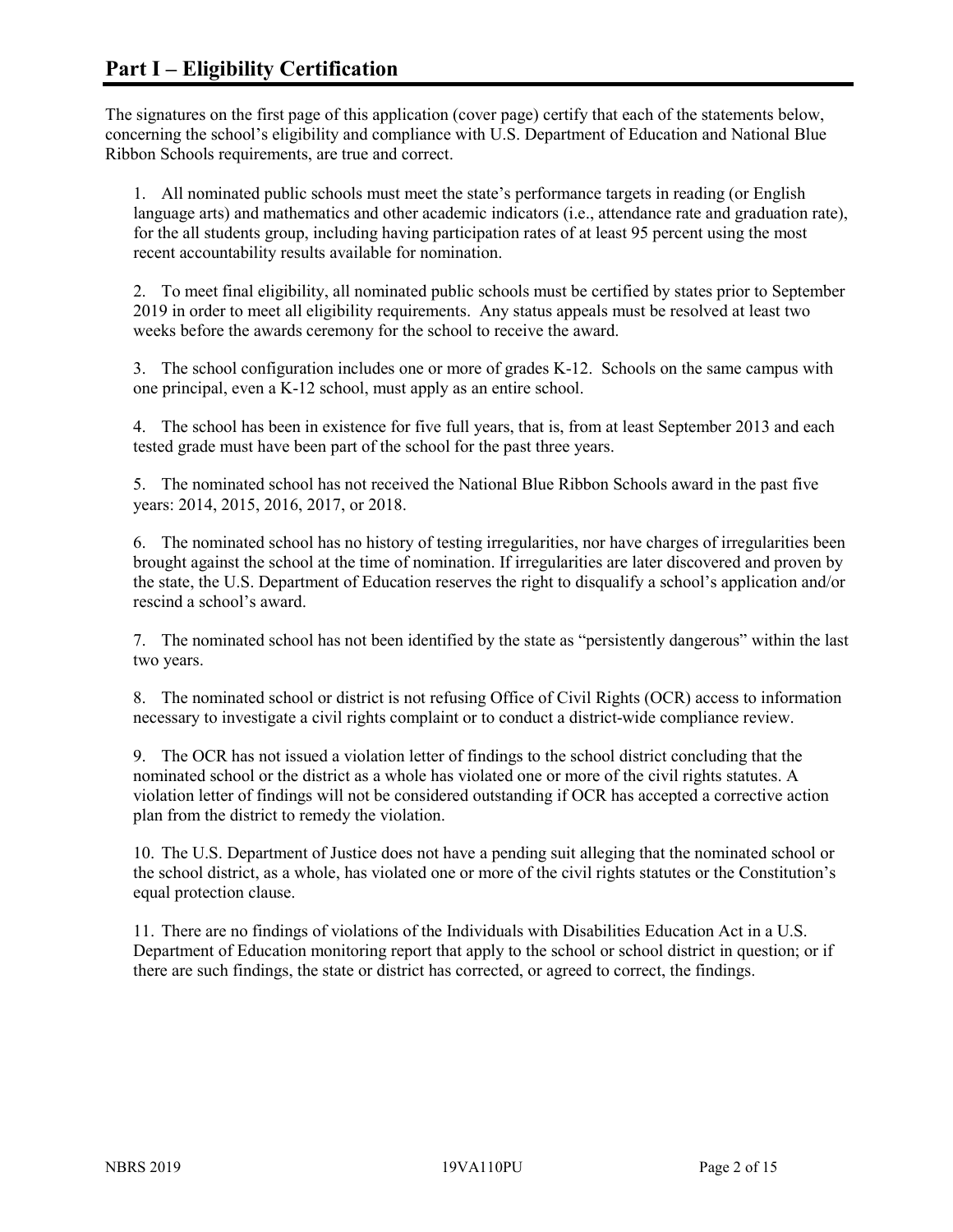# **PART II - DEMOGRAPHIC DATA**

#### **Data should be provided for the most recent school year (2018-2019) unless otherwise stated.**

#### **DISTRICT**

1. Number of schools in the district  $56$  Elementary schools (includes K-8) (per district designation): 14 Middle/Junior high schools 12 High schools 0 K-12 schools

82 TOTAL

**SCHOOL** (To be completed by all schools)

2. Category that best describes the area where the school is located:

[ ] Urban or large central city [X] Suburban [] Rural or small city/town

3. Number of students as of October 1, 2018 enrolled at each grade level or its equivalent in applying school:

| Grade                   | # of         | # of Females | <b>Grade Total</b> |
|-------------------------|--------------|--------------|--------------------|
|                         | <b>Males</b> |              |                    |
| <b>PreK</b>             | 0            | $\theta$     | 0                  |
| $\mathbf K$             | 40           | 45           | 85                 |
| 1                       | 40           | 67           | 107                |
| 2                       | 43           | 42           | 85                 |
| 3                       | 45           | 57           | 102                |
| $\overline{\mathbf{4}}$ | 48           | 63           | 111                |
| 5                       | 48           | 54           | 102                |
| 6                       | 0            | $\theta$     | 0                  |
| 7                       | 0            | $\theta$     | 0                  |
| 8                       | 0            | $\theta$     | 0                  |
| 9                       | 0            | $\theta$     | 0                  |
| 10                      | 0            | 0            | 0                  |
| 11                      | $\theta$     | 0            | 0                  |
| 12 or higher            | 0            | 0            | 0                  |
| <b>Total</b>            | 264          | 328          | 592                |
| <b>Students</b>         |              |              |                    |

\*Schools that house PreK programs should count preschool students **only** if the school administration is responsible for the program.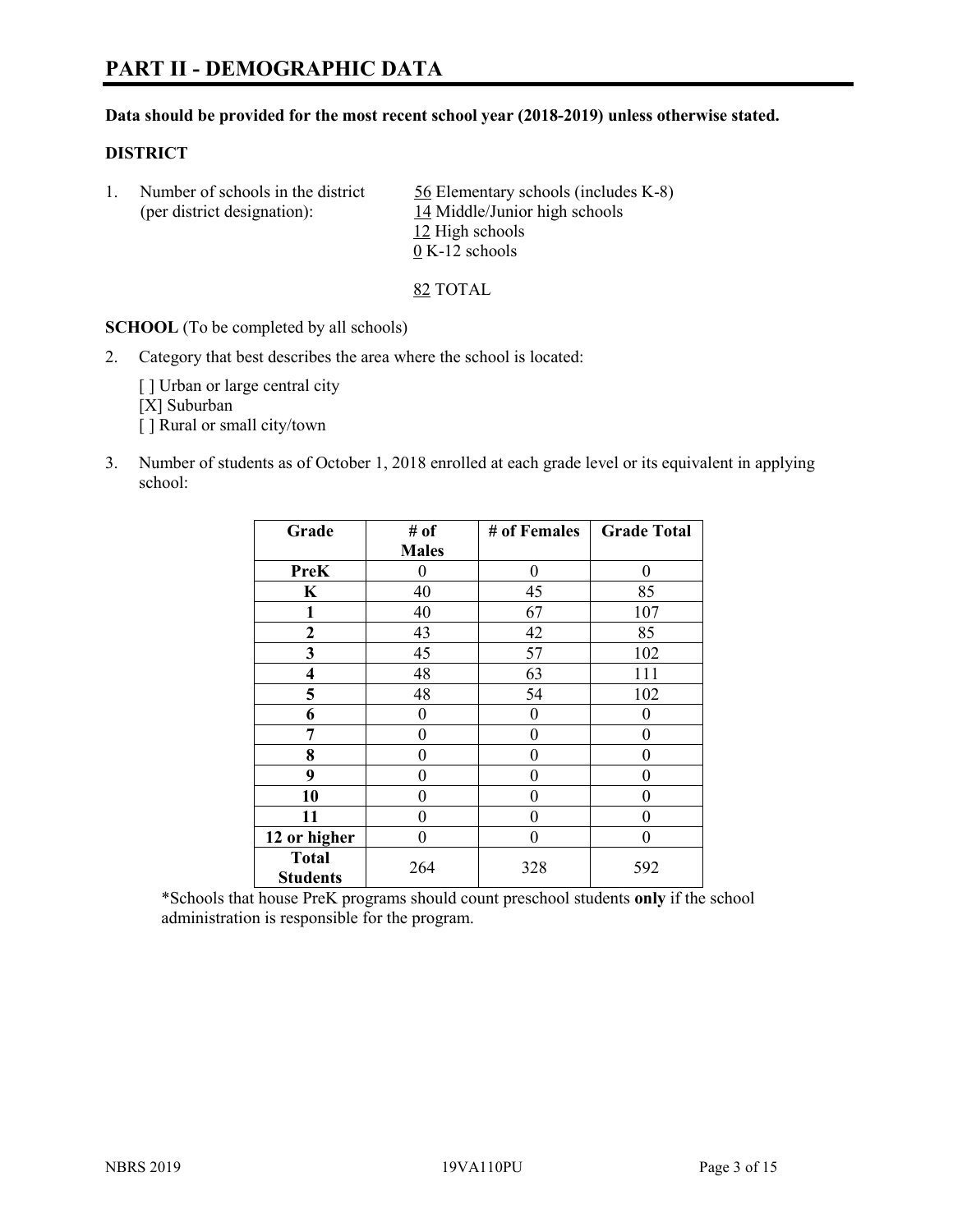4. Racial/ethnic composition of 0 % American Indian or Alaska Native the school (if unknown, estimate): 12 % Asian

 % Black or African American % Hispanic or Latino % Native Hawaiian or Other Pacific Islander 35 % White % Two or more races **100 % Total**

(Only these seven standard categories should be used to report the racial/ethnic composition of your school. The Final Guidance on Maintaining, Collecting, and Reporting Racial and Ethnic Data to the U.S. Department of Education published in the October 19, 2007 *Federal Register* provides definitions for each of the seven categories.)

5. Student turnover, or mobility rate, during the 2017 – 2018 school year: 21%

If the mobility rate is above 15%, please explain.

Virginia Beach City Public Schools is home to the United States Navy, United States Air Force, United States Army, and the United States Marine Corps. Students move when parents receive deployment information and duty assignments.

This rate should be calculated using the grid below. The answer to (6) is the mobility rate.

| <b>Steps For Determining Mobility Rate</b>    | Answer |
|-----------------------------------------------|--------|
| (1) Number of students who transferred to     |        |
| the school after October 1, 2017 until the    | 59     |
| end of the 2017-2018 school year              |        |
| (2) Number of students who transferred        |        |
| from the school after October 1, 2017 until   | 61     |
| the end of the 2017-2018 school year          |        |
| (3) Total of all transferred students [sum of | 120    |
| rows $(1)$ and $(2)$ ]                        |        |
| (4) Total number of students in the school as | 581    |
| of October 1, 2017                            |        |
| $(5)$ Total transferred students in row $(3)$ | 0.21   |
| divided by total students in row (4)          |        |
| (6) Amount in row (5) multiplied by 100       | 21     |

6. English Language Learners (ELL) in the school: 4 %

26 Total number ELL

Specify each non-English language represented in the school (separate languages by commas): Telugu, Tagalog, Turkish, Urdu, Korean, Spanish, Malayalam, Chinese, Mandarin, Arabic, Tamil, Japanese

7. Students eligible for free/reduced-priced meals: 42 % Total number students who qualify: 246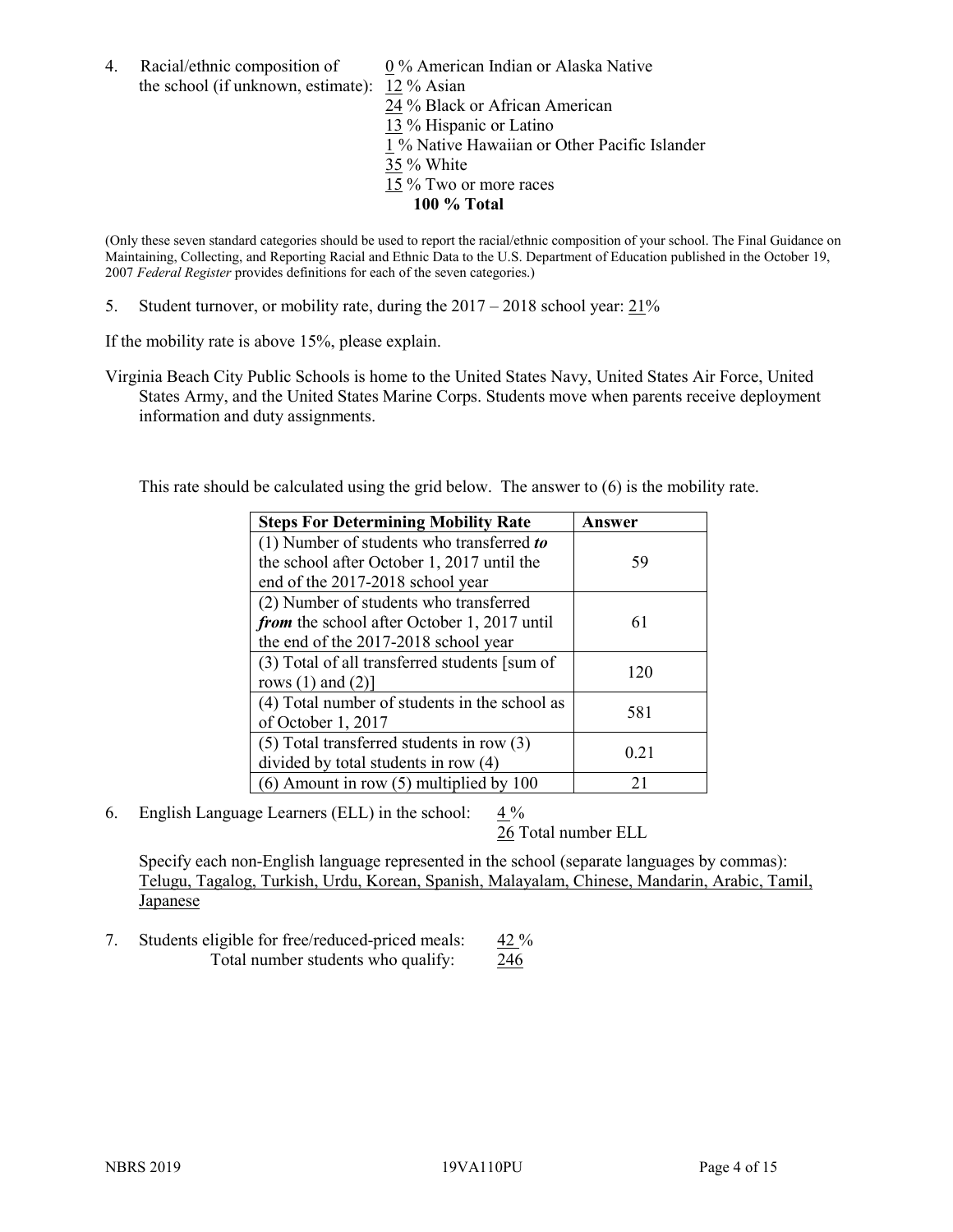77 Total number of students served

Indicate below the number of students with disabilities according to conditions designated in the Individuals with Disabilities Education Act. Do not add additional conditions. It is possible that students may be classified in more than one condition.

| 17 Autism                 | 0 Multiple Disabilities                 |
|---------------------------|-----------------------------------------|
| 0 Deafness                | 0 Orthopedic Impairment                 |
| 0 Deaf-Blindness          | 13 Other Health Impaired                |
| 14 Developmental Delay    | 18 Specific Learning Disability         |
| 2 Emotional Disturbance   | 12 Speech or Language Impairment        |
| 0 Hearing Impairment      | 0 Traumatic Brain Injury                |
| 1 Intellectual Disability | 0 Visual Impairment Including Blindness |

- 9. Number of years the principal has been in her/his position at this school: 2
- 10. Use Full-Time Equivalents (FTEs), rounded to nearest whole numeral, to indicate the number of school staff in each of the categories below:

|                                                                                                                                                                                                                              | <b>Number of Staff</b> |
|------------------------------------------------------------------------------------------------------------------------------------------------------------------------------------------------------------------------------|------------------------|
| Administrators                                                                                                                                                                                                               | $\mathfrak{D}$         |
| Classroom teachers including those<br>teaching high school specialty<br>subjects, e.g., third grade teacher,<br>history teacher, algebra teacher.                                                                            | 24                     |
| Resource teachers/specialists/coaches<br>e.g., reading specialist, science coach,<br>special education teacher, technology<br>specialist, art teacher, etc.                                                                  | 14                     |
| Paraprofessionals under the<br>supervision of a professional<br>supporting single, group, or classroom<br>students.                                                                                                          | 13                     |
| Student support personnel<br>e.g., school counselors, behavior<br>interventionists, mental/physical<br>health service providers,<br>psychologists, family engagement<br>liaisons, career/college attainment<br>coaches, etc. | $\mathfrak{D}$         |

11. Average student-classroom teacher ratio, that is, the number of students in the school divided by the FTE of classroom teachers, e.g., 22:1 24:1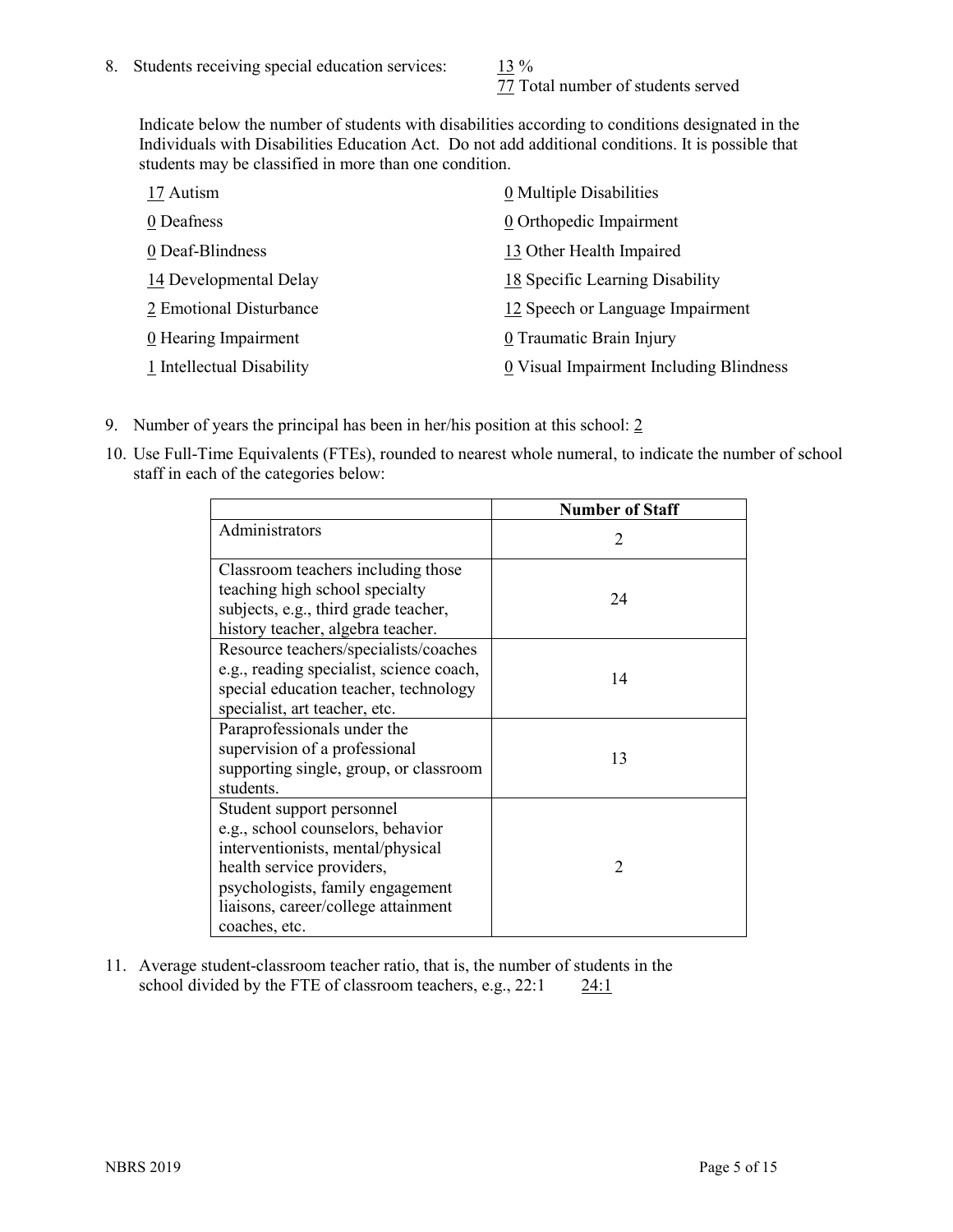12. Show daily student attendance rates. Only high schools need to supply yearly graduation rates.

| <b>Required Information</b> | 2017-2018 | 2016-2017 | $2015 - 2016$ | 2014-2015 | 2013-2014 |
|-----------------------------|-----------|-----------|---------------|-----------|-----------|
| Daily student attendance    | 96%       | 95%       | 96%           | 96%       | 94%       |
| High school graduation rate | $0\%$     | $0\%$     | $0\%$         | $9\%$     | $0\%$     |

#### 13. **For high schools only, that is, schools ending in grade 12 or higher.**

Show percentages to indicate the post-secondary status of students who graduated in Spring 2018.

| <b>Post-Secondary Status</b>                  |       |
|-----------------------------------------------|-------|
| Graduating class size                         |       |
| Enrolled in a 4-year college or university    | $0\%$ |
| Enrolled in a community college               | 0%    |
| Enrolled in career/technical training program | 0%    |
| Found employment                              | 0%    |
| Joined the military or other public service   | 0%    |
| Other                                         | $0\%$ |

14. Indicate whether your school has previously received a National Blue Ribbon Schools award. Yes No X

If yes, select the year in which your school received the award.

15. In a couple of sentences, provide the school's mission or vision statement.

The mission of Tallwood Elementary School, in collaboration with the family and community, is to educate students by promoting life-long learning through a variety of methods and utilizing a transformational, hands-on approach.

16. **For public schools only**, if the school is a magnet, charter, or choice school, explain how students are chosen to attend.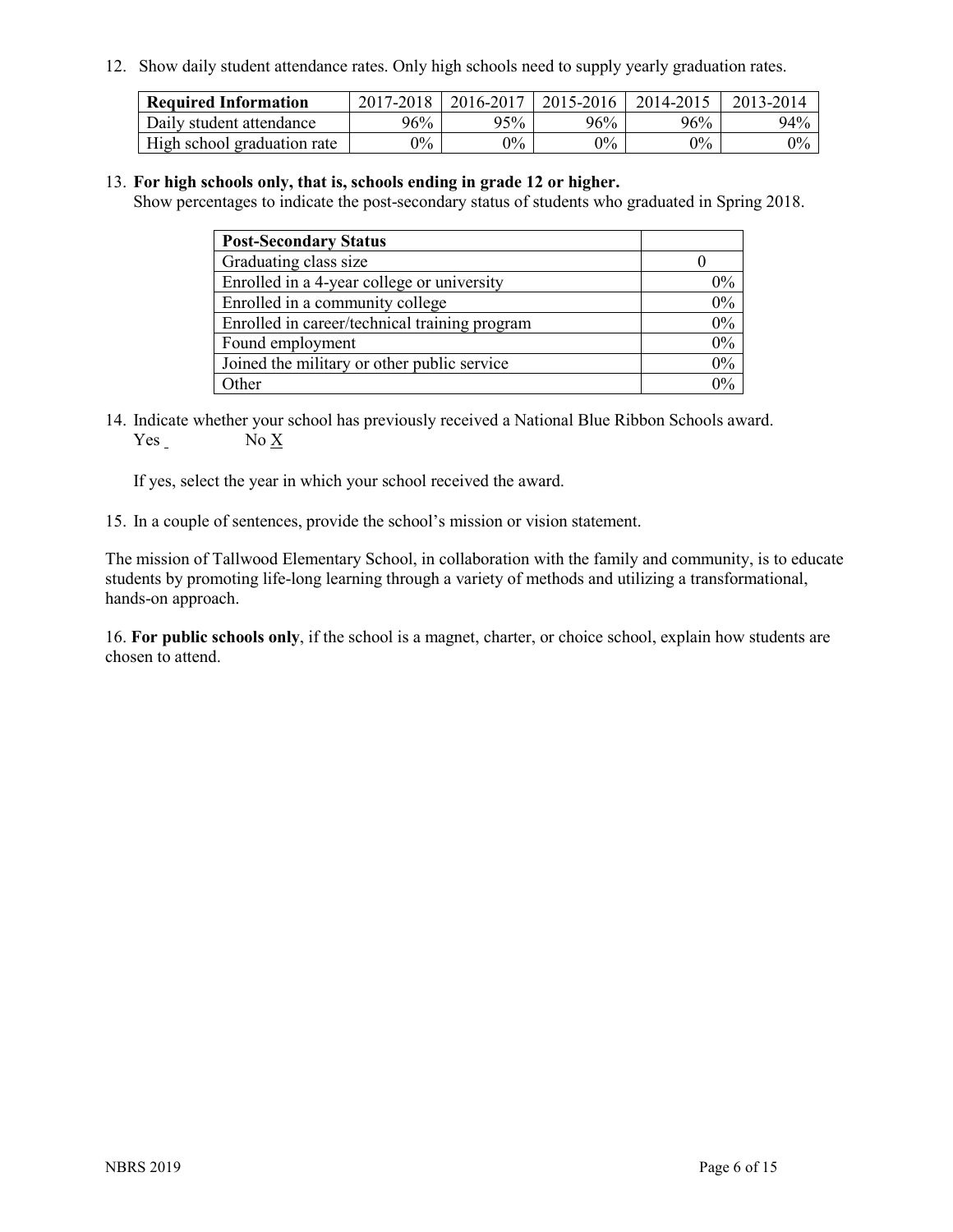# **PART III – SUMMARY**

Built in 1989, Tallwood Elementary School has a proud tradition of commitment to the educational needs of our students. Located on the Virginia Beach and Chesapeake, Virginia border, Tallwood serves a diverse population of 600 students. Tallwood serves students of multiple cultures including African American, American Indian, Asian, Caucasian, Hispanic, and Native Hawaiian / Pacific Islander. The mission of Tallwood Elementary School, in cooperation with the families and community, is to educate students by promoting life-long learning through a variety of methods and utilizing a transformational, hands on approach. Our multidisciplinary approach addresses various learning styles and individual needs of students.

The staff of Tallwood is committed to the highest standards of excellence in providing superior education for all of our students. We are dedicated to promoting respect for individual differences and recognizing the diverse cultural backgrounds of our students. We are committed to providing educational opportunities that will ensure our students develop talents and processes necessary for continued acquisition and use of knowledge. Our changing world requires that all students possess a common body of knowledge. Our challenging program enables children to explore and express their individual creativity and achieve their fullest potential in becoming contributing members of society.

At the start of the 2015-2016 school year, Tallwood applied and was selected to be a member of a cadre that would serve as model digital learning schools within the school division. As a proud "Anchor School", Tallwood studied the efficacy of utilizing a variety of digital devices and resources for positively impacting student learning. We believe that focusing on both the meaningful integration of instructional technology and the system needed to support this digital transformation enables us to identify ways to effectively support personalized learning for all of our students. Academically, Tallwood continues to be an accredited school by the State of Virginia with a distinguished record of student achievement. In 1999, Cox Communications awarded Tallwood with a Literacy Award. Meeting all state criteria, Tallwood Elementary School is performing at or above the state standards on all standards of learning tests from the Virginia Board of Education. On the national level, Tallwood Elementary School has met the Elementary and Secondary Education Act (ESEA) accountability of Federal Accountability Indicators requirements approved by the United States Department of Education. Tallwood received the Commendation of Distinction Award in 2001 and 2003 for outstanding performance on the Virginia Standards of Learning test resulting in full accreditation.

To promote a sense of kindness in our students, Tallwood has dedicated this current school year to the responsive classroom model and positive behavior to support the educational program. Twice a month, a student in each homeroom class is recognized by their teacher to receive a Principal's "Pawsitive" Referral Award. Tallwood also is recognized for our work in the community. Tallwood has received the Pearl School Award annually since 2014 for excellence in Environmental Education. Last year, Tallwood received the Virginia Beach City Public Schools (VBCPS) Model Partnership Award for our community partnership with Tallwood High School. Tallwood has also received the Virginia Beach City Public Schools Sustainable School Award since 2014 for promoting environmental sustainability throughout the school and for increasing public awareness of sustainable practices, as well as promoting involvement in environmental programs throughout the school division.

As a National Blue Ribbon School Nominee, Tallwood epitomizes diversity of education in public schools. We believe in education excellence for all students. We believe that every student should receive transformational learning based on their own personal needs. We believe in providing hands-on instruction through technology and problem-based learning. We hold students responsible for their learning and assist them with goal setting to ensure every student is victorious. Tallwood Elementary School's affirmation, "I am willing, I am wise, I am well-mannered," became our theme for the school year. With an "all hands-on deck" approach, we are able to inspire each student to do his or her best.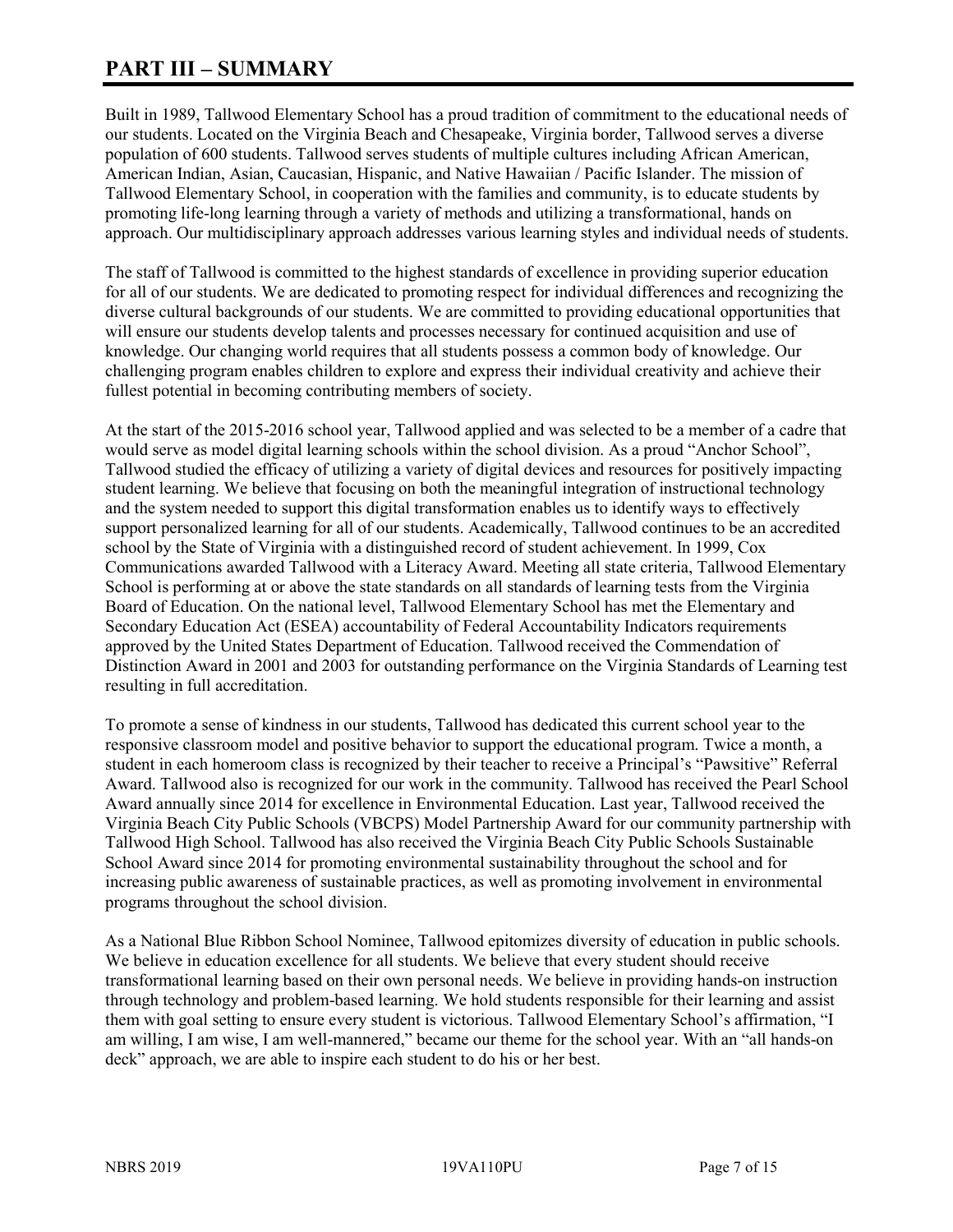# **1. Core Curriculum:**

#### **1a. Reading/English language arts:**

Tallwood's reading instruction is derived from VBCPS locally developed curriculum, which focuses on high standards of academic performance and growth. We address gaps between these expectations and the students' performance data for our student subgroups. Reading instruction at Tallwood is a balanced representation of reading, writing, speaking, listening and viewing. Teachers provide lessons that include objectives, learning progressions, resources, assessments, rubrics, word study, and progress monitoring through whole group, small group and personalized learning opportunities.

To ensure all Timberwolves are successful, teachers at Tallwood provide additional support through the use of paraprofessionals and specialists, including our Gifted Teacher, Guidance Counselor, Librarian, and Instructional Technologist, who instruct small reading groups under the direction of the reading specialist. Teachers collaborate with the reading specialist weekly for eighty uninterrupted minutes. During these meetings, teachers and the reading specialist collaborate using the VBCPS Teaching and Learning Framework: plan, teach and assess. Teachers, under the direction of the reading specialist, examine how they will check for students' understanding, collect and analyze data, and discuss how the data will be used to support personalized learning. At Tallwood, we design clear, standards-based learning targets that are communicated to students. Teachers incorporate resources, including technology, to foster engagement, critical thinking, communication, creativity, and other globally-competitive skills.

Instructional resources and problem-based learning are incorporated into all areas of the language arts curriculum. The reading routine includes short reads, shared reading books, anecdotal note taking, word study, progress monitoring checks, and small group instruction in order to meet each student's individual needs. Our curriculum encompasses research-based methods and developmentally appropriate assessments such as Developmental Reading Assessments, Reading Inventory, division wide benchmarks, Phonological Awareness Literacy Screening (PALS), Developmental Spelling Assessment (DSA), common assessments and running records. The data gained from these assessments are used to guide instruction.

# **1b. Mathematics:**

Learning experiences must develop from a process-oriented approach. We design our mathematics instruction around problem-based learning, inquiry, critical thinking, collaboration, communication, creativity and citizenship. Tallwood utilizes the VBCPS Curriculum, which is guided by the VDOE 2016 Standards of Learning Framework. As we plan, teach and assess students, we use three basic components that are crucial to the teaching and learning of mathematics: Equity, Instructional Technology and Algebra Readiness.

Tallwood leverages technology as an integral part of mathematics instruction. Our classrooms incorporate blended learning opportunities during small group mathematics. Online programs assist with preparing students to be proficient in problem solving, mathematical reasoning and computational fluency. Students learn a variety of techniques to understand the process of mathematics including mental arithmetic, estimation, graphic utilities, and charts. Students are engrossed in a cross-curriculum, problem-based learning environment to explore and visualize mathematical relationships and number patterns. Beginning in Kindergarten, students are exposed to algebraic thinking. This process progresses over the students' elementary years. Students at Tallwood are well prepared for mathematics courses beyond elementary school.

Whole class lessons and small group instruction provide students with an opportunity to immerse themselves in hands-on learning and create activities focused on real-world problems. Data from these activities, along with quarterly benchmark data, is used to provide appropriate support and interventions to students. Teachers respond to students' unique needs by utilizing well-planned, standards-aligned lessons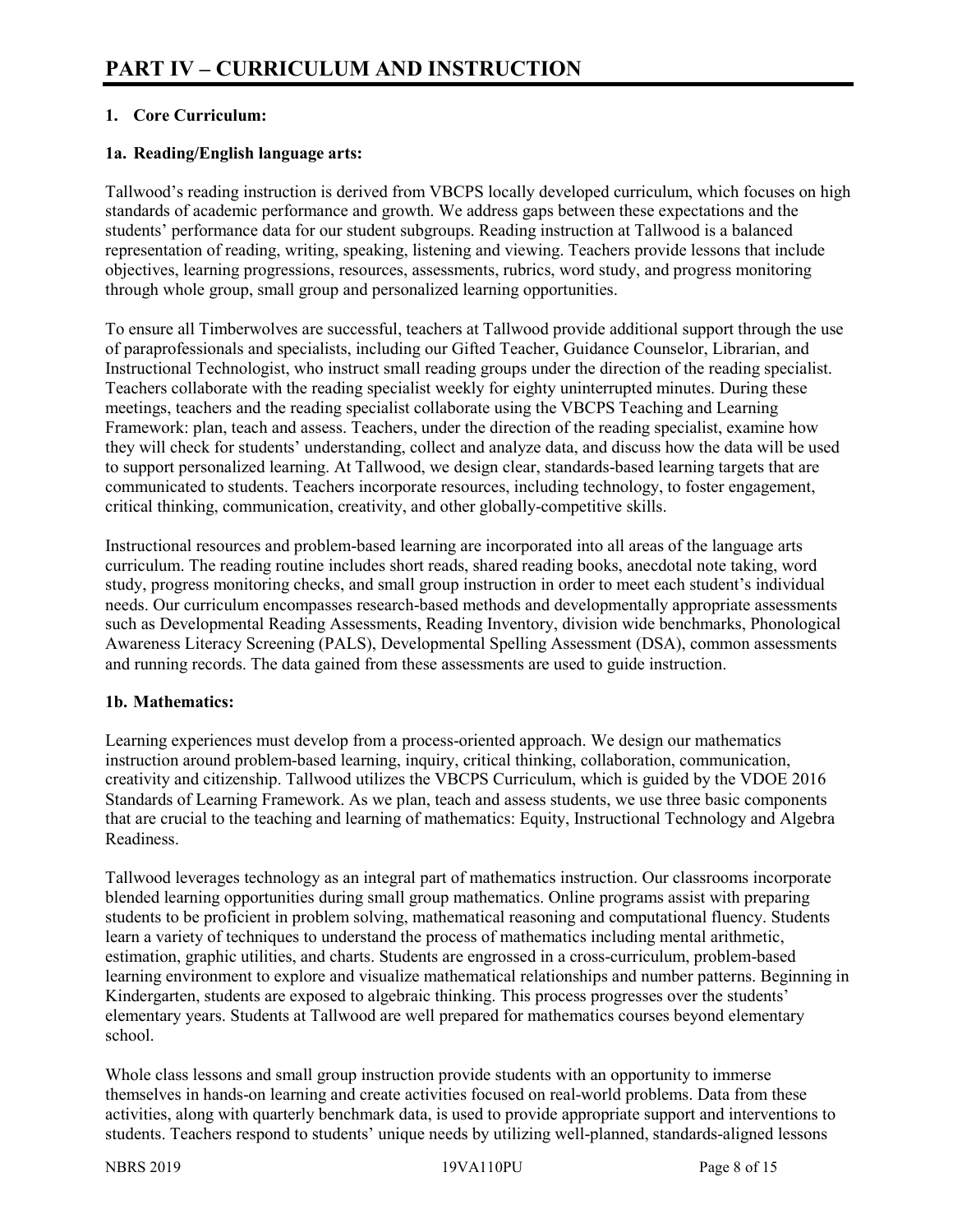that include incorporating manipulatives, vocabulary, and independent practice to advance students along the continuum of concrete, representational, and abstract. Teachers attend monthly eighty-minute collaboration meetings with a district mathematics specialist. During these collaborations, teachers review assessment data in order to examine, align and identify student needs. Tallwood teachers are provided quarterly professional development to instruct algebraic content by using patterns, symbols, tables, and graphs. Mathematics learning experiences are authentic and meaningful.

# **1c. Science:**

Our focus for science instruction is obtained from the Virginia Department of Education's focus of five key components: goals, safety, instructional technology, investigate and understand, and application. The VBCPS science curriculum uses scientific inquiry to study scientific concepts through authentic experiences. Science at Tallwood is facilitated through cross curricular, hands-on learning and experimentation. Tallwood utilizes technology to allow for further exploration and reinforcements.

Tallwood teachers emphasize the importance of accommodating the different learning styles of our various learners. Community programs and field trips to the Planetarium, Botanical Gardens, Bergey's Dairy Farm, Norfolk Zoo, Hunt Club Farm, Virginia Beach Society for the Prevention of Cruelty to Animals, and the Museum of Contemporary Arts are often used to integrate real world experiences into academics. Students participate in virtual field trips and engage in Makerspace opportunities to support inquiry-based learning experiences. Evidence of student mastery of unit objectives are standards based and evaluated through formative and summative assessments, as well as project-based learning.

Foundation to create an innovative and creative learning program for students. With the assistance of this grant, a classroom was transformed into a science lab that is used by teachers and students of all grade levels. The science lab is complete with tables, stools, microscopes, experimental materials, goggles, and scientist lab coats, along with other science materials. In the grant, Tallwood highlighted the importance of students learning science through a hands-on exploration and investigation approach. Students at Tallwood utilize the Science Lab weekly for projects and experiments. To extend learning outside of the classroom, Tallwood students in fourth and fifth grades are able to participate in the Science, Technology Engineering and Mathematics (STEM) Robotics program and the Green Team after school initiative.

# **1d. Social studies/history/civic learning and engagement**

Tallwood curriculum is derived directly from the Virginia Beach City Public Schools strategic framework, which is known as the Compass to 2020: Charting the Course. Our five-year framework charts the course for teaching and learning to occur throughout the division. The curriculum ensures that every student is challenged and supported to reach his or her full potential. Our curriculum is based on VBCPS goal one: high academic expectations for all students. The VBCPS social studies curriculum is designed to incorporate inquiry skills to develop students understanding of history, economics, civics, and geography. Our comprehensive continuum is rigorous and focuses on instruction needed for 21st Century learners. The VBPCS social studies curriculum expects scholars to understand the changing relationship between people and their environments in the past, present and future. Scholars receive an in-depth study of human interactions and conceptual understandings of the world. Inquiry serves as the stimulus to develop the skills necessary to demonstrate scholars' understanding of the world. Tallwood scholars partake in instruction from community programs including field trips to Nauticus, Yorktown, Jamestown and Colonial Williamsburg. Scholars are assessed through authentic performance-based tasks, various academic activities, pre-assessments, post assessments and district benchmarks.

#### **1e. For secondary schools:**

# **1f. For schools that offer preschool for three- and four-year old students:**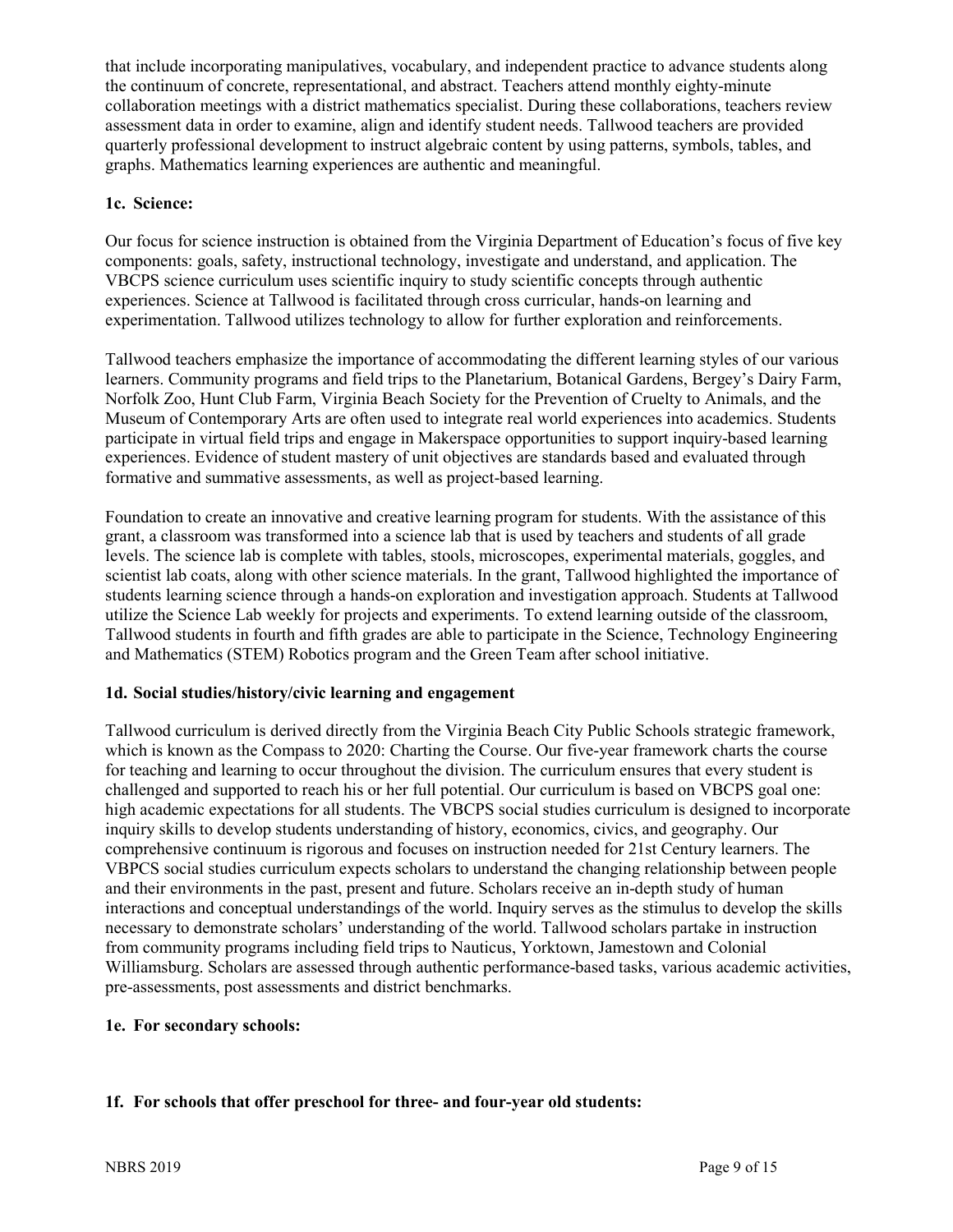#### **2. Other Curriculum Areas:**

Tallwood scholars participate in visual and performing arts weekly. These subjects reinforce the students' personal interests and allow students to interpret the world through art. Tallwood students receive the history of art, along with art production, criticism, and aesthetics. Students are encouraged to be creative, analytical, and critical thinkers. Students develop an appreciation of the differences among individuals and cultures. Art at Tallwood is often integrated with other subjects. For example, the art teacher and guidance counselor cotaught a schoolwide lesson to celebrate the character trait of "kindness". Students read the book, "The Judgmental Flower" by Julia Cook. Students conversed about differences and respect. Afterward, students painted two rocks: on one rock, students were asked to write a kind message and display it throughout the community, and on the other rock students left a kind message for other Tallwood students to view.

Tallwood's performing arts music class gives students an understanding of music through experiences in singing, playing instruments, listening and moving. Students make connections between music and other subject areas. Tallwood students in 4th and 5th grade may participate in chorus, while 5th grade students may also participate in the orchestra strings program. Students develop the ability to read and notate music. Students in 4th grade also attend the Virginia Symphony annually.

The Physical Education program at Tallwood supports instruction in the classroom by integrating fitness education into various subjects. Students study mathematics through counting and science concepts of human anatomy, healthy heart and healthy eating. Tallwood participates in the Healthy Heart Challenge and yearly physical fitness assessments. Tallwood links with the community and participates in the Operation Smile Shamrock Race.

Tallwood students receive instruction using technology daily. The Instructional Technology Specialist (ITS) supports the learning of all students by effectively integrating technology as a tool for teaching and learning. Through modeling and coaching, the ITS helps to foster competence in technology and allows students to become creative thinkers and problem solvers. Students are familiar with coding robots, designing objects on the 3D printer, using technology for virtual learning, and creating in our Makerspace. The ITS collaboratively plans with teachers and administrators monthly to design lessons that foster effective use of 21st century skills.

The Library Media Specialist (LMS) supports the integration of technology as well as integrating information literacy skills in the curriculum. Tallwood scholars utilize technology to retrieve information to complete research and evaluate resources. The Learning Commons is extended to the classroom. The LMS provides training to students on the effective use of information skills, electronic resources, and audio-visual equipment. Several proposals were written throughout the year to support the educational curriculum. During the 2017-2018 school year, Tallwood LMS submitted a proposal that was fully funded to modernize the Learning Commons. During this renovation, Tallwood received new furniture, painted walls, and new carpet to create a learning space that is flexible and collaborative. The LMS and ITS each wrote a grant through a technology company that inspires interest in the field of computer programming. The school was awarded 30 app-enabled robotic balls that provides endless opportunities for fun and learning, valued at \$6,000. The LMS wrote another grant to the Virginia Beach Education Foundation for \$1,820.00 to purchase additional robots along with technology equipment to support the robots. This effort was to support innovative projects and learning programs to equip Tallwood students with skills necessary to succeed.

Tallwood's school counseling program provides academic and emotional development to students and their families. The school counselor collaborates with all stakeholders to promote the standards of learning and assist students with goal setting, academic and career planning, and character development. Tallwood's school counselor regularly meets with students in small groups and in a regular classroom setting to promote the principles of American citizenship as well as the VBCPS profile of a graduate. The School Counselor works in collaboration with staff to maintain the Positive Behavior Interventions and Supports system. The School Counselor wrote a \$650.00 grant that was fully funded for a calm down box in every classroom. The calm down box consists of tools to encourage students to self-regulate their behaviors.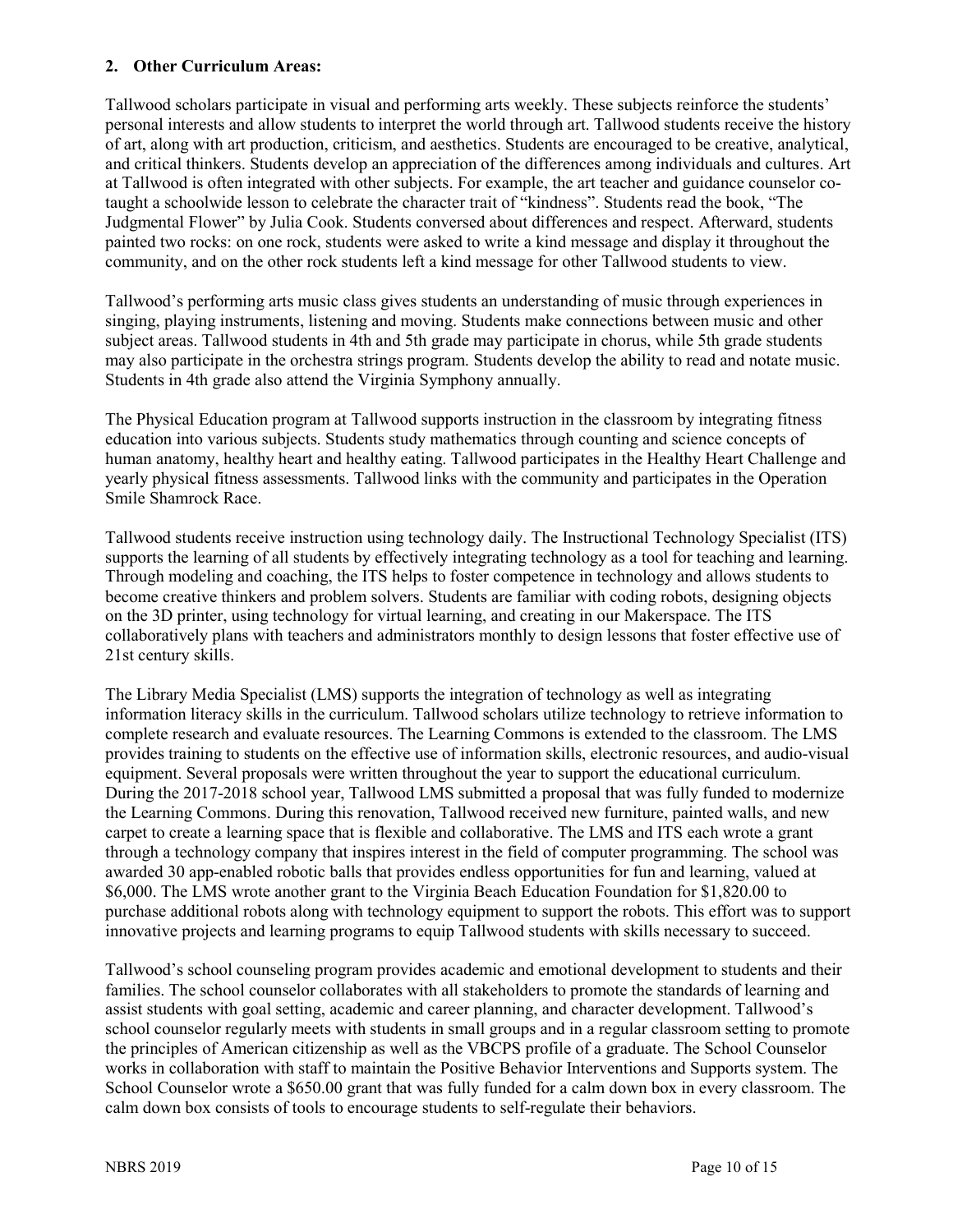#### **3. Special Populations:**

A data-driven, student-focused, proactive approach is provided to every student at Tallwood Elementary. Through the use of interventions, collaborations, and adjusting strategies, Tallwood teachers monitor and track progress over the school year. Each teacher is responsible for collecting data to ensure all students are successfully demonstrating progress. Teachers at Tallwood use a tiered system approach to provide differentiated instruction on students' readiness levels. Tiered supports are governed on the VBCPS Teaching and Learning Framework "plan, teach, assess" model, which allows teachers to respond to formative data on a daily basis. Assessments are created as a team to provide feedback on students' proficiency levels. When students are not responding, a team of teachers collaborate using a systematic process of interventions. Data is collected using screenings, assessments and classroom strategies. Interventions provided to students are monitored and reviewed to gauge the success of each intervention and follow-up collaboration meetings are held.

Students with disabilities (SWD) are instructed in an inclusive setting with same aged peers. Students with disabilities receive accommodations and specially designed instruction (SDI) to scaffold their learning on multiple levels. Specially designed instruction follows the Inquiry Cycle Model of tuning in (prior knowledge), finding out (learning experiences), going further (individual research), reflection (selfassessing), and action (taking action). This model promotes personalized learning by focusing on the present level of academic achievement and functional performance of each student. Students who qualify for a 504 plan through the Americans with Disabilities Act are provided accommodations both academically, physically and/or social-emotionally in order to ensure access to academics.

English Language Learners (ELL) instruction is tailored to each learner's English proficiency level. The ELL instruction is adapted for each individual student's learning style as well. By differentiating instruction and building upon the students' language and culture, we are able to increase English language development and student achievement scores in core content areas. The ELL teacher instructs students based on collaborative plans created with the general education teacher.

Tallwood continues to close the achievement gap for students with disabilities. In third grade reading and mathematics, there was no comparable data due to having less than ten students with a disability. From 2016-17 to 2017 2018, SWD who took the 4th grade Reading SOL's had an 11.9 percent gain in the pass rate. SWD also showed a double-digit pass rate increase in mathematics, with an increase of 19 percent. The science pass rate for fifth grade SWD increased by 19.26 percent. The Virginia Studies SOL pass rate for students with disabilities increased in proficiency by 20 percent. Tallwood showed a decrease in the gap pass rate of non-disabled students and students with disabilities by 17 percent. Tallwood has consistently closed the gap group pass rate of non-disabled students and SWD. Overall, we closed the gap group pass rate in reading by 37.25 percent. SWD have shown consistent growth from 2014-2018 with an overall increase of 52.7 percent. Lastly, in mathematics, the gap between students with disabilities and their peers has decreased by 10 percent.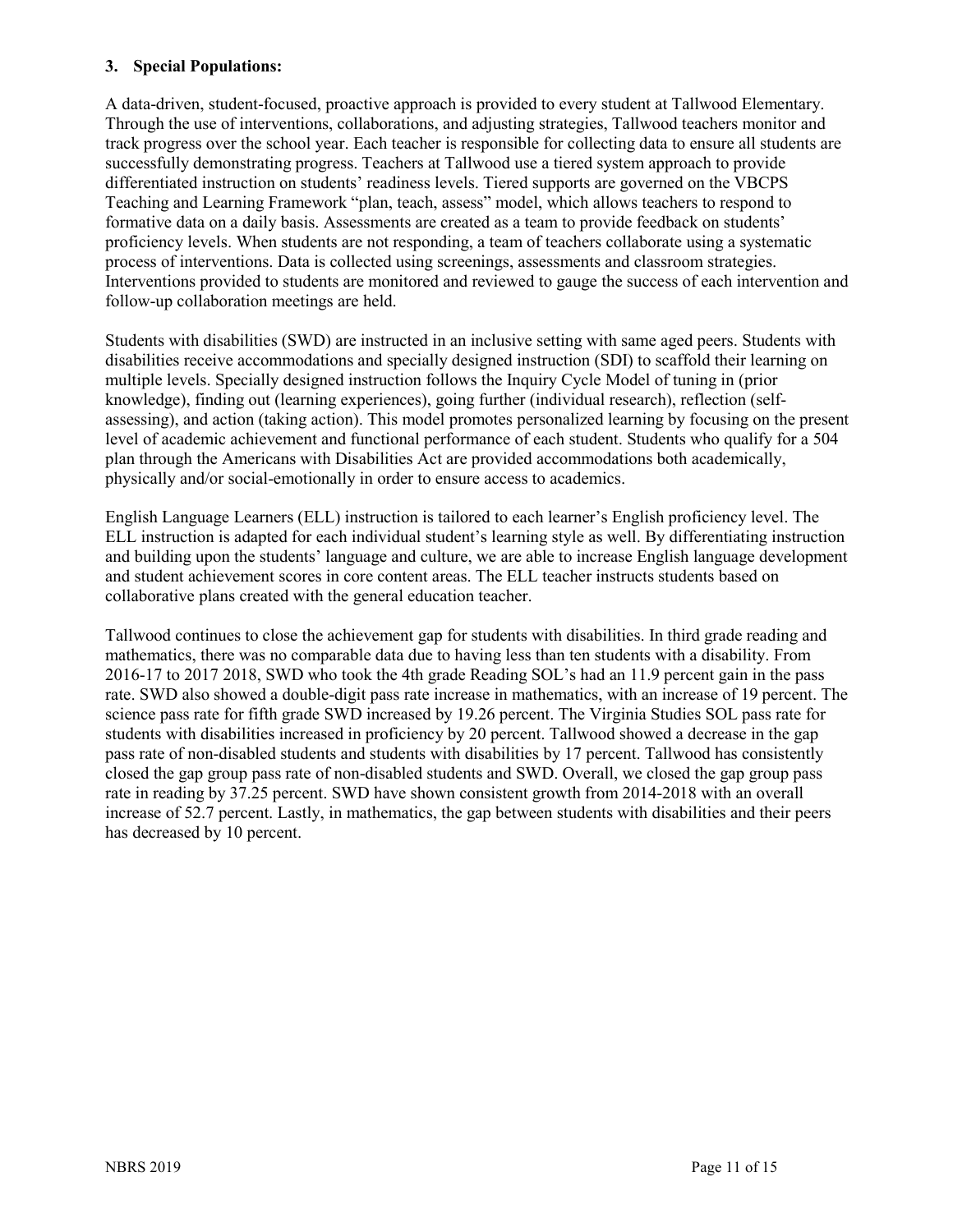#### **1. School Climate/Culture:**

Tallwood Elementary School engages and motivates students and teachers through the Positive Behavior Intervention Support Program (PBIS) and Responsive Classroom. Both Responsive Classroom and PBIS are research based, data-driven decision-making frameworks for establishing norms for social and behavioral supports needed for an effective learning environment for students and teachers. Students develop and learn school-wide expectations. We also teach appropriate behaviors to support the students. We use the reinforce, reteach, acknowledge and reward method according to student behaviors. The Responsive Classroom approach empowers teachers and students to engage in learning communities where students feel safe and significant.

Each morning, students gather together to start their day with a morning meeting which consists of sharing time and a group activity. After lunch, students transition back into the classroom by using the Responsive Classroom approach of "quiet time". This is a way for students to relax prior to afternoon activities. Students are asked to sit quietly for ten minutes. They may read, write, or draw. This time assists students with being fully engaged in their afternoon academics.

Teachers end the day using the closing circle approach. During this time, students and teachers reflect on their day and discuss their classroom goals. Teachers can also use this as a time for celebration. The purpose of morning meetings and closing circles is for students to begin and end their day with positive affirmations while fostering social and emotional learning. We celebrate with students in several ways. Twice a month, a student in each homeroom class is recognized by their teacher to receive a Principal's "Pawsitive" Referral Award. At this award ceremony, students are recognized by the Principal and receive pictures with the Principal for parents to view and share. Students also sign a school poster.

Tallwood teachers are supported and valued in various ways. Teachers fill out a form to the Principal monthly as a way to communicate needs and wants. The administrative team, along with the PTA, recognize teachers monthly during teacher appreciation days. This year, teachers have received an ice cream sundae social, pretzels during staff meetings, a pizza party, trail mix, along with a host of other goodies to show them how special they truly are. Administrators also have an open-door policy for teachers to communicate.

# **2. Engaging Families and Community:**

The Virginia Beach Strategic Plan, Compass to 2020, Goal 4 states: "VBCPS will purposely partner with parents and community to support student achievement, aspirations, and social-emotional development." Tallwood, in collaboration with the Virginia Beach School division, appreciates our school community. We start off each year with a Meet and Greet, an annual meeting where teachers are able to meet students and parents. Classroom routines, procedures, and curriculum needs are also introduced during this event. Later in the quarter, students and parents celebrate the school year with a Fall Festival attended by hundreds of families. There are several opportunities for parents to participate in events at Tallwood. We have an active Parent/Teacher Association, with events such as our Reading Trunk or Treat, Winter Wonderland, Muffins with Mom, Doughnuts with our Hero, Grandparents breakfast and our Family Dance. We also have an annual Book Fair night to address literacy needs and bridge the gap between home and school. Parents are invited to this event to select books with their children. We partner with Barnes and Noble for our Reading Connection and Musical. Parents are able to read books with their children, purchase books, and listen to our chorus performs for the community.

Parents, guardians, and community members are encouraged to volunteer through our Volunteers in Education program. Individual parents and guardians volunteered for a total of 1307 hours during the 2017- 2018 school year. This same year, our Parent/Teacher Association logged 1044 volunteer hours for a total of 2351 volunteer hours. Community members and parents were invited to participate in our School Planning Council. This council meets annually to review the plan for continuous improvement and to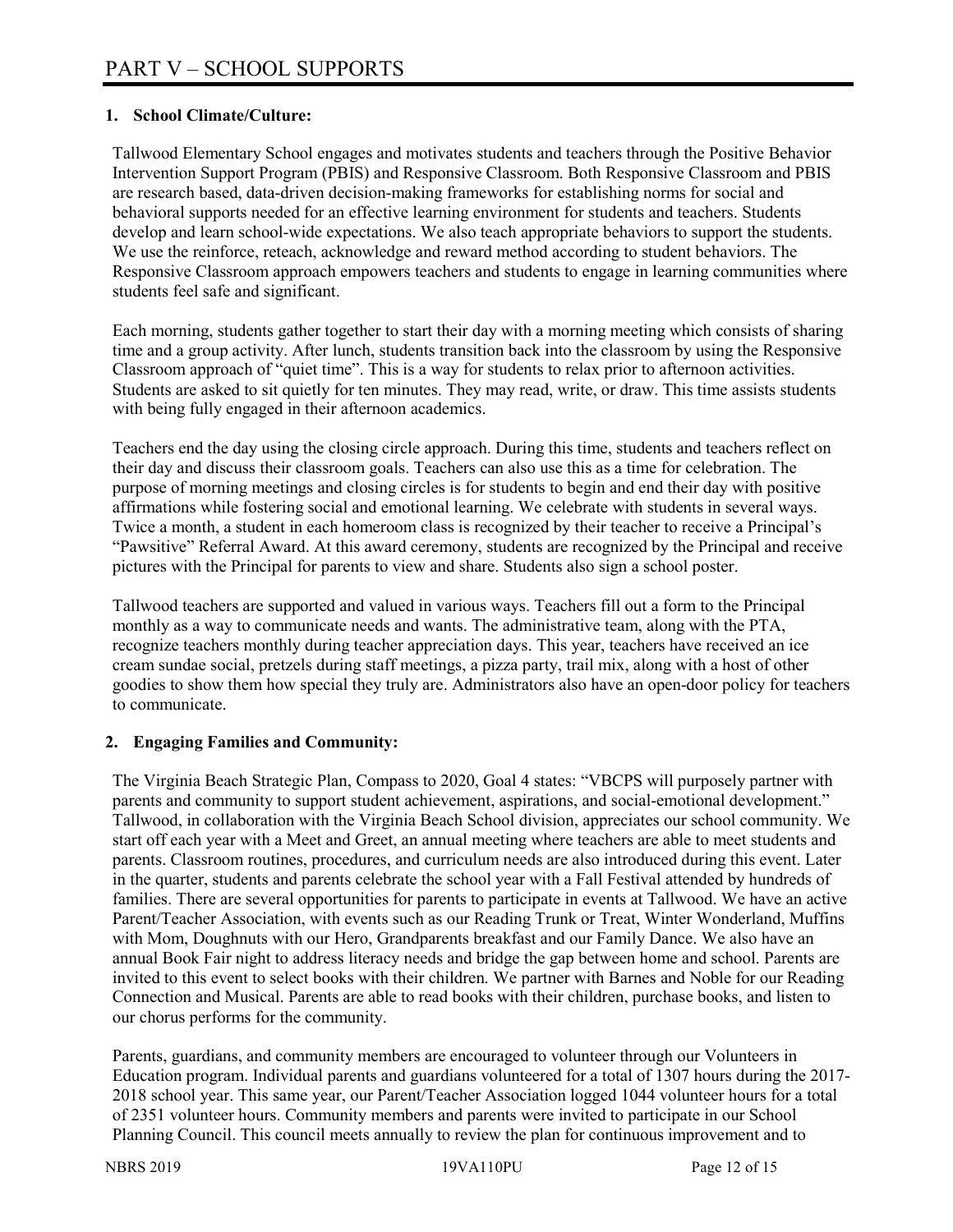identify areas of need within the school. The administrative team sends parents a monthly Wolf Tales Newsletter to explain monthly curriculum needs and activities.

We work closely to bridge the gap between elementary and high school to ensure students are successful. Tallwood Elementary School was recognized and awarded the 2018 Model Partners Award for our outstanding partnership with Tallwood High School. This award recognizes beneficial relations between schools and business/community organizations that exemplify positive community engagement. Each year, Tallwood Elementary partners with Tallwood High School students through the high school's Be A Reader (BEaR) Program and the Latin Honor Society to mentor and remediate elementary students. We also partner with the high school to provide work experience for students with special needs.

#### **3. Professional Development:**

VBCPS' professional development goal is to boost student engagement and transform learning through the use of technology. Each year, the division has a strategic action agenda. The agenda ensures that each school continues to foster student agency, engage students and the community, foster growth and excellence, and use restorative practices to address conflict. As part of the strategic action agenda, Tallwood implemented Positive Behavior Intervention Support (PBIS), continued to expand our knowledge of online learning platforms, as the learning management system. In addition, the administrative team, along with the guidance counselor, received professional development in mediation as a restorative practice.

In order to implement our strategic agenda throughout the division, teachers are given valuable professional growth opportunities. Designated teachers attend quarterly curriculum professional developments including Transformational Learning Lead Teachers meetings (TLLT), Collaborative Learning Community (CLC), and Special Education Meetings. At these sessions, teachers discuss instructional strategies, content connections and curriculum resources aligned to transformational learning. Teachers from Tallwood use the VBCPS Teaching and Learning Framework to engage students in digital learning by attending technology professional developments. For the past five years, selected Tallwood teachers attended the Future of Education Technology (FETC) professional development in Florida. Teachers have also attended and/or presented at the Virginia Standards of Technology Education (VSTE) conference and the International Society for Technology Education (ISTE) convention.

The first week of each school year is dedicated to professional development. Our schoolwide professional development revolves around our yearly book study. Teachers at Tallwood have read schoolwide books such as, "Teach Like a Pirate" by Dave Burgess and "The Power of our Words" by Paula Denton. Each year, teachers are given a book prior to their summer vacation and are asked to read the book to gain a better understanding of how to incorporate the 5 C's of critical thinking, creativity, collaboration, communication, and citizenship, as well as culturally responsive practices in the classroom. Teachers are asked to reflect on classroom practices related to student engagement using the Teaching and Learning Teacher disposition rubric. Teachers are given eighty minutes weekly to have collaborative planning time with their teammates. This is an additional planning time. During collaborative planning, teachers receive weekly professional development sessions on small group reading, phonemic awareness, incorporating technology into the lesson, as well as hands-on mathematics instruction. The administrative and leadership team also attends professional development activities yearly to increase curriculum impact on student growth and success.

# **4. School Leadership:**

Servant Leadership is vital to the success of students at Tallwood. We use an "all hands-on deck" approach to assure all of our students are growing and learning. The Tallwood School principal has ten years of administrative experience, with five of those years as a Principal. She utilizes the skill set of a strong instructional staff and resilient specialist to foster and encourage a transformational academic curriculum. The assistant principal also plays an important role in the growth of students. As a veteran assistant principal, she ensures students with specialized needs receive adequate instruction and identifies personnel to assist students. Tallwood's leadership team consists of the Principal, Assistant Principal, Reading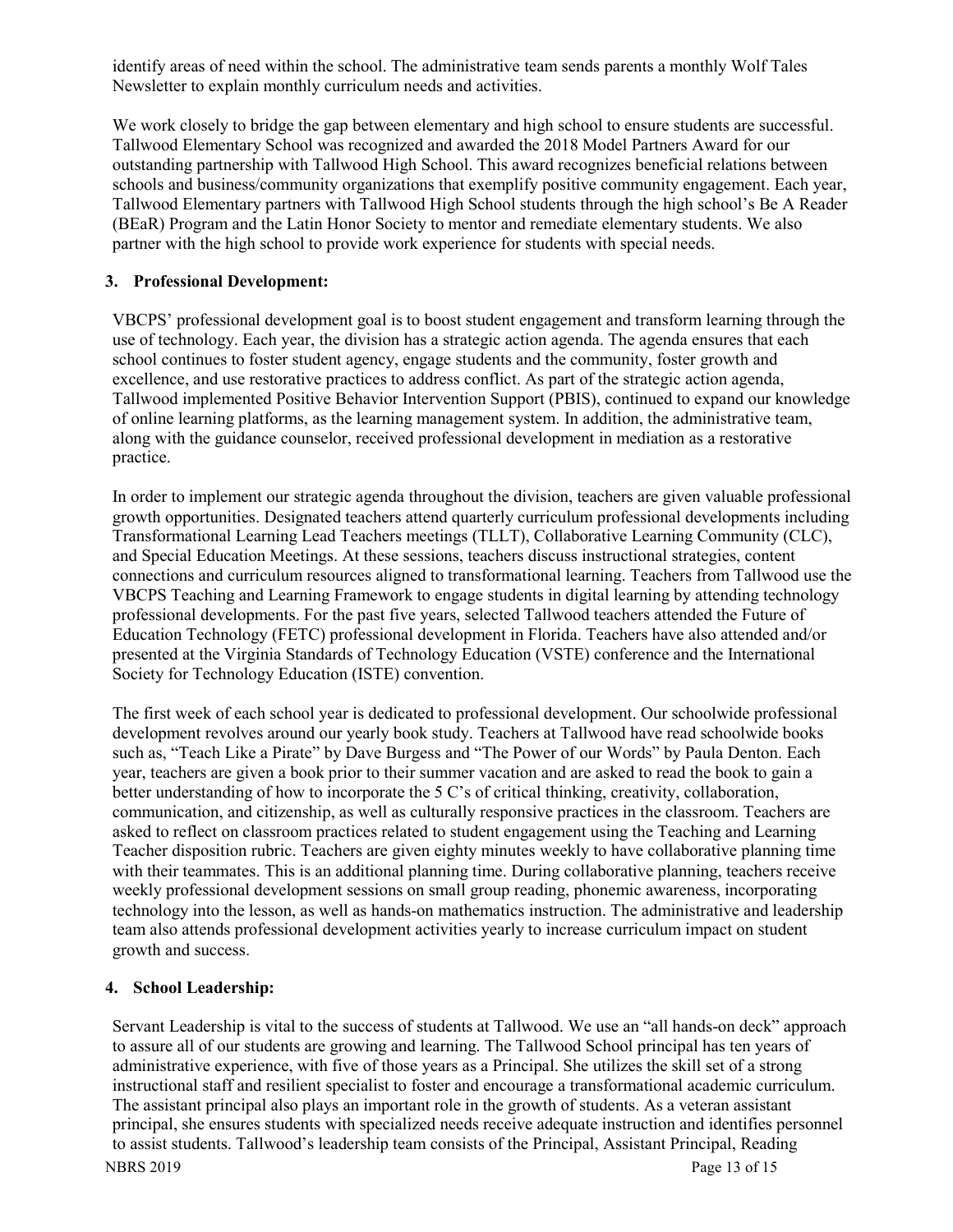Specialist, Instructional Technology Specialist, Gifted Resource Specialist, Librarian, and Guidance Counselor. The leadership team meets monthly to discuss academic data, professional development needs, and important school matters. The Principal Advisory (PAC) Committee meetings, which consists of grade level chairs, specialists and the administrators, are held bi-weekly. During these meetings, we discuss the strengths and growth opportunities of the school, areas of concern, and upcoming events.

The school's annual strategic action agenda is also formed and monitored. The Leadership Team meets twice a year with the VBCPS Department of School Leadership to present the school's strategic agenda and growth of students. The Principal and Assistant Principal are visible throughout the building to ensure students are thoroughly engaged in learning. All teachers are responsible for ensuring students succeed yearly, but the process in which teachers prepare students relies on the school and district leaders. At Tallwood, our focus is on building positive, cohesive relationships with teachers and students. We embody the "One Team, One Dream, One Vision" as our school motto for success. The Leadership Team closely examines our school data to determine proficiency around every academic domain. Everyone is held accountable for our data, which is used to create strategic and differentiated instruction. Each person on the leadership team, including the administrators, tutors' students who are having academic concerns.

The administrative team shares the responsibilities of the school with the teachers and encourages teachers to build special relationships with students. Meetings concerning student achievement are held with teachers quarterly to discuss individual student progress. During these meetings, data concerns are addressed, and strategies are put in place to meet the needs of individual learners. The success at Tallwood is a collaborative effort in which everyone is a leader.